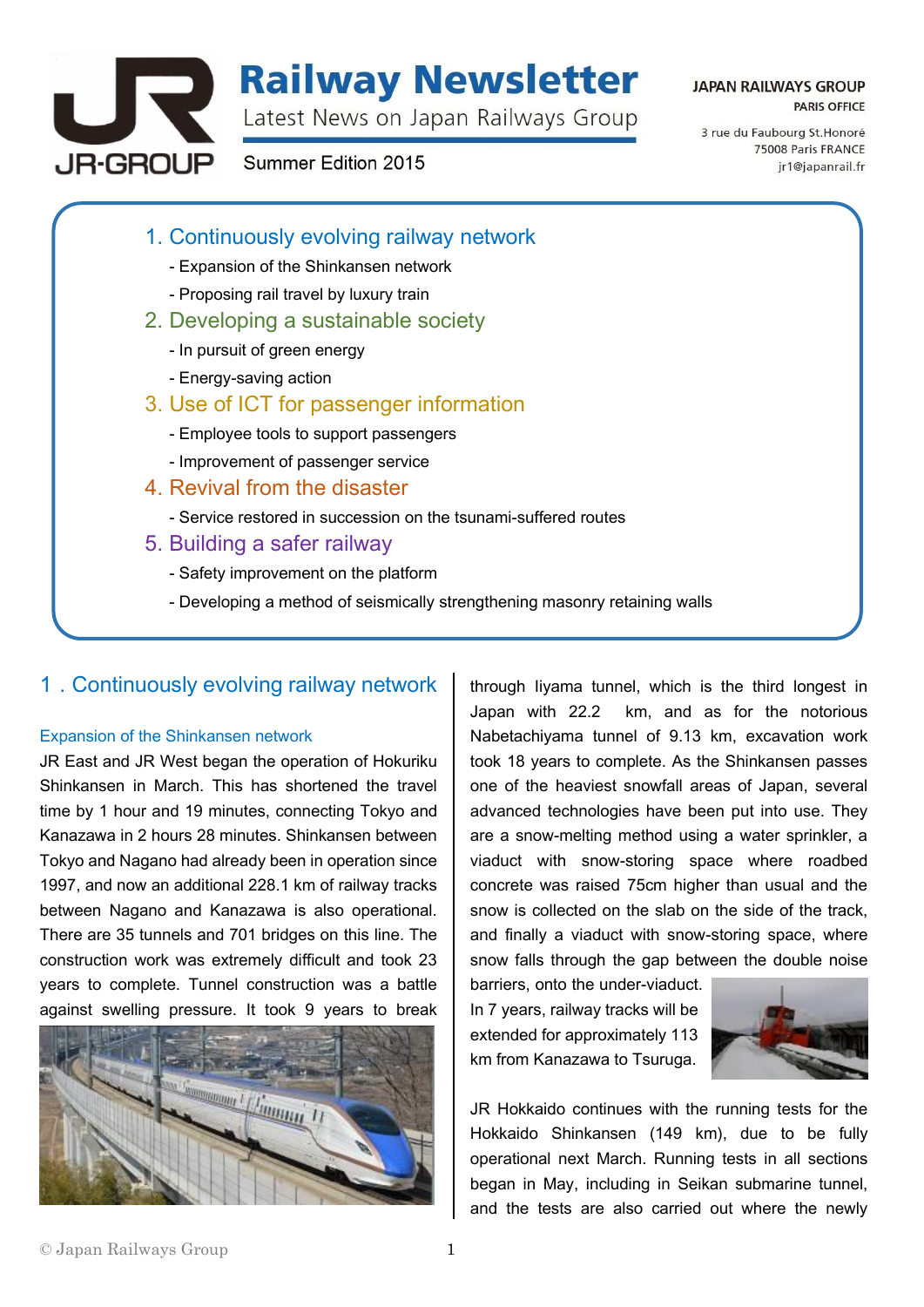#### Summer Edition 2015

#### **Railway Newsletter**

operational trains pass each other. Driver training will start in August. The Shinkansen will be ready to be fully operational after the second winter season running

tests have been completed and the brake performance and so on have had their final check. The plan is to operate a section of another 212 km to Sapporo by 2030.





#### Proposing rail travel by luxury train

JR West has named the luxurious cruise train "Twilight Express MIZUKAZE". This train will make a tour of the west region of Japan and will be fully operational around March 2017. One can enjoy the rich history and culture of Kyoto, Matsue, Izumo, Miya-jima, as well as the beautiful nature of the original Japanese landscape, such as the Sea of Japan, Daisen, and the numerous islands of the Seto Inland Sea. All of which can be experienced within a carriage that has the excellent quality of a refined hotel that exudes relaxing nostalgia. <http://twilightexpress-mizukaze.jp/en/>

JR East will begin to operate a luxurious cruise train "Shiki-Shima" (four seasons) around the same period,





which will make a tour of the eastern region of Japan. In addition, JR Kyushu has been operating a luxurious sleeper train "Seven Stars" since 2013, which makes a tour of the Kyushu area.

<http://www.cruisetrain-sevenstars.jp/en/index.html>

# 2. Developing a sustainable society

## In pursuit of green energy

JR East has decided to install a wind turbine generator system in its own railway shelterbelt. This is the first time the company enters the wind turbine generation business. They plan to start construction this coming autumn and operation in the autumn of next year. The expected output and annual energy production of the above-mentioned wind turbine generator system is to be 2MW and 5800MWh, respectively. The electricity generated will be sold using the Feed-in Tariff (FiT). JR

East has decided to invest in the new company and plans to develop a community-based business with local companies as partners. The aim is to achieve a power generation of 100MW by 2020 around the northern Tohoku region.



With regards to biomass power generation, JR East has established a joint enterprise with Sumitomo Group, which aims to be in operation from December 2017. The expected power generation capacity and annual energy production is to be 12MW and 85GWh, respectively. Timber from southern Aomori prefecture

forest thinning and from the railroad shelterbelt will be used for its fuel. By taking advantage of the location that is close to the Hachinohe port,



### © Japan Railways Group 2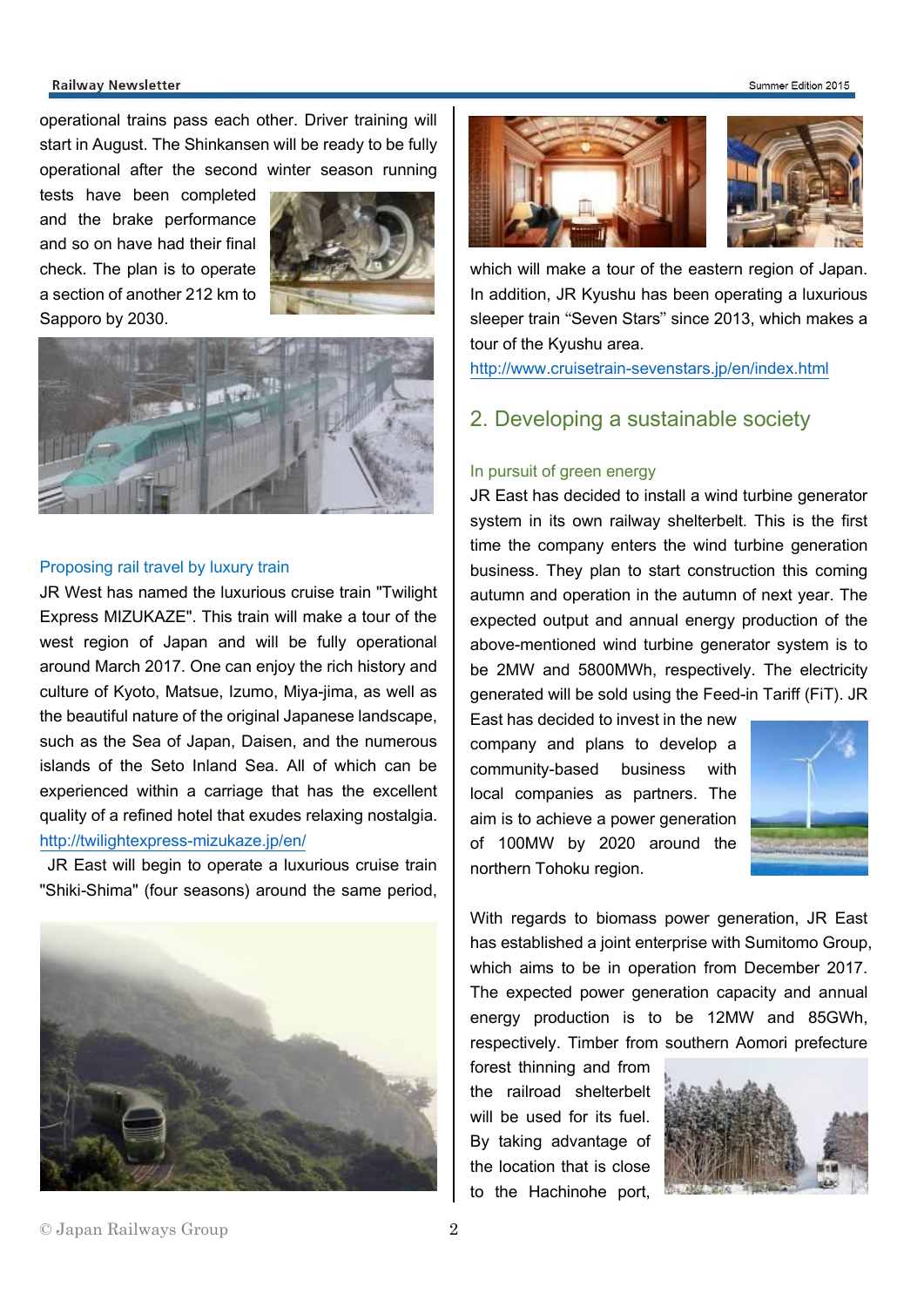#### **Railway Newsletter**

imported palm kernel shells from Southeast Asia will also be used.

In addition, JR East has begun to excavate a well for an investigatory study into geothermal power generation in the northern Tohoku region, in cooperation with Obayashi Corporation and Kawasaki Heavy Industries, Ltd. With the grant from the Survey Project Expense for Geothermal Resource Development Subsidy Program by Japan Oil, Gas and Metals National Corporation (JOGMEC), there will be an excavation of a well approximately 2,000 m in length in a national forest in Aomori city by the end of October. Keeping in mind a possibility of a geothermal power plant operation in this region, a study of topography, quantity of water, water temperature, geological structure and so on will be

carried out. Together with this excavation, biological research, ecosystem survey and monitoring survey on the neighboring hot springs are also planned.



JR East has already started developing photovoltaic power generation projects in 5 places, since February last year. JR West has also started the operation of the largest photovoltaic power plant in the Japan Railways Group (JR Group) since March. Power generation scale and the quantity of annual generation are 5MW and 5100MWk, respectively. All generated electricity will be sold to the local power company, with expected annual revenue of approximately 1.4 million euros.



## 2. 2 Energy-saving action

For the first time in the world, Railway Technical Research Institute (RTRI) has succeeded in running a test train on a commercial line, using a superconductive feeder cable. In this experiment, a superconductive feeder cable was installed to provide electricity in a substation of Izuhakone Railway, and one test train was operated in both directions. The main aim of this running test was to verify the fundamental technology of the connection of superconductive feeder cable to the actual commercial line facilities, system validation and so on for actual implementation. In the test, a 6m long superconductive feeder cable with a current carrying capacity of 2,080A was installed in a substation and incorporated into a feeder circuit. The

transmission cable was cooled down to -200 ℃ with liquid nitrogen. Running test will continue on the commercial line for further development.



JR Kyushu has started operating a new commuter train specific for 1.5kV dc electrification section on the Chikuho line. The train has been designed with energy saving and a lower maintenance in mind and is considered to be a model train of the future. Damped wheels, where a rubber ring is sandwiched between the wheels to absorb vibration, a closed-type motor to reduce wind noise, as well as a rotary compressor have been adopted to achieve high noise reduction in the carriage. For environment reasons, LED lamps have been used for internal light and it is equipped with a permanent magnet synchronous motor to reduce the consumption of electricity. When compared to the 2 types of last generation train models, energy is saved by 43% and 15%, respectively. With regards to making it lower maintenance, as the motor is a closed-type, it prevents dust from entering and thus it is possible to be cleaned easily and only exchanging expendable supplies, such as bearings, is necessary. This can cut 90% of maintenance-related work in comparison to the last generation train models. JR Kyushu has a lot of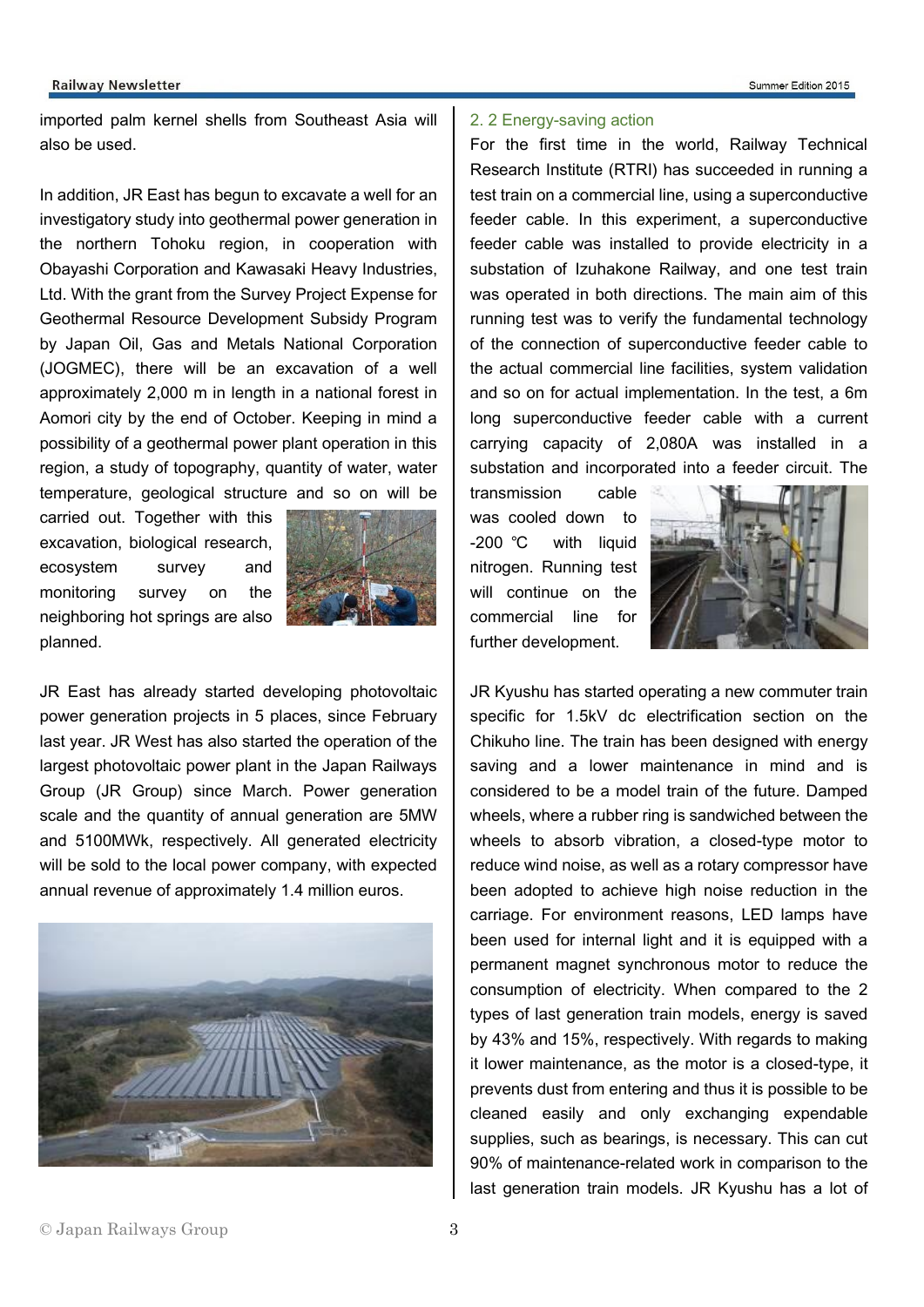#### Summer Edition 2015

#### **Railway Newsletter**

non-electrification sections and updating the diesel trains is next on the list. There are plans to introduce battery trains (currently under development) for the urban areas with short distance lines, hybrid trains for areas with flat and long distance lines, and diesel-electric trains for areas with long distance lines with ascent and descent.



# 3. Use of ICT for passenger information

#### Employee tools to support passengers

This year, JR West has provided in total of approximately 1,000 personnel (all drivers of the Shinkansen, conductors, and train crew) with iPads containing digitized manuals. The aim is to improve the trouble-shooting capability and also to provide better passenger information. These tablet devices are equipped with manuals for drivers and conductors, internally developed information translation tool, as well as a display application showing train status information in text, which is provided by the control center. Through the use of this communication function, real time train status information of other companies can be acquired and then provided to the passengers, or can speed up the identification of the cause by sharing an image or video footage that was taken during anomalies among all the parties concerned. JR West has been using tablet devices to provide information service by the station employees, and on conventional lines, smartphones are used to speed up





providing information at times of abnormality and for evacuation guidance during a tsunami provided by the control center. As for JR East, they have, since last year, provided tablet devices not just for all the crew members of the Shinkansen and conventional lines, but also for all staff working on-site.

JR Shikoku has begun to use tablet devices to improve the service provided for overseas tourists, for which special attention is needed. Many have started to visit Shikoku, a region rich with untouched nature and long history, after train passes just for overseas tourists were introduced in 2012. Tablet devices can be used to provide up-to-date information, such as neighboring sightseeing spots and train schedules, and as they are equipped with an interpreter application, communication becomes possible with overseas tourists. An operator of multilingual interpreter service can be reached by a push of a button on the tablet device, and overseas tourists can receive interpreter service through the screen. Complicated demands, such as changing or refunding tickets can be quickly dealt with. Expansion of the Wi-Fi service is also in the pipeline.



#### Improvement of passenger service

JR East has been making improvements to receive rapidly increasing numbers of overseas tourists, especially as Tokyo Olympic and Paralympic Games are to take place in 2020. As a part of



this preparation, JR East has released a smartphone app in English on their website, called "JR-EAST Train Info" [\(http://www.jreast-app.jp/en/\)](http://www.jreast-app.jp/en/), which provides information on trains and stations. Distinctive features

## © Japan Railways Group 4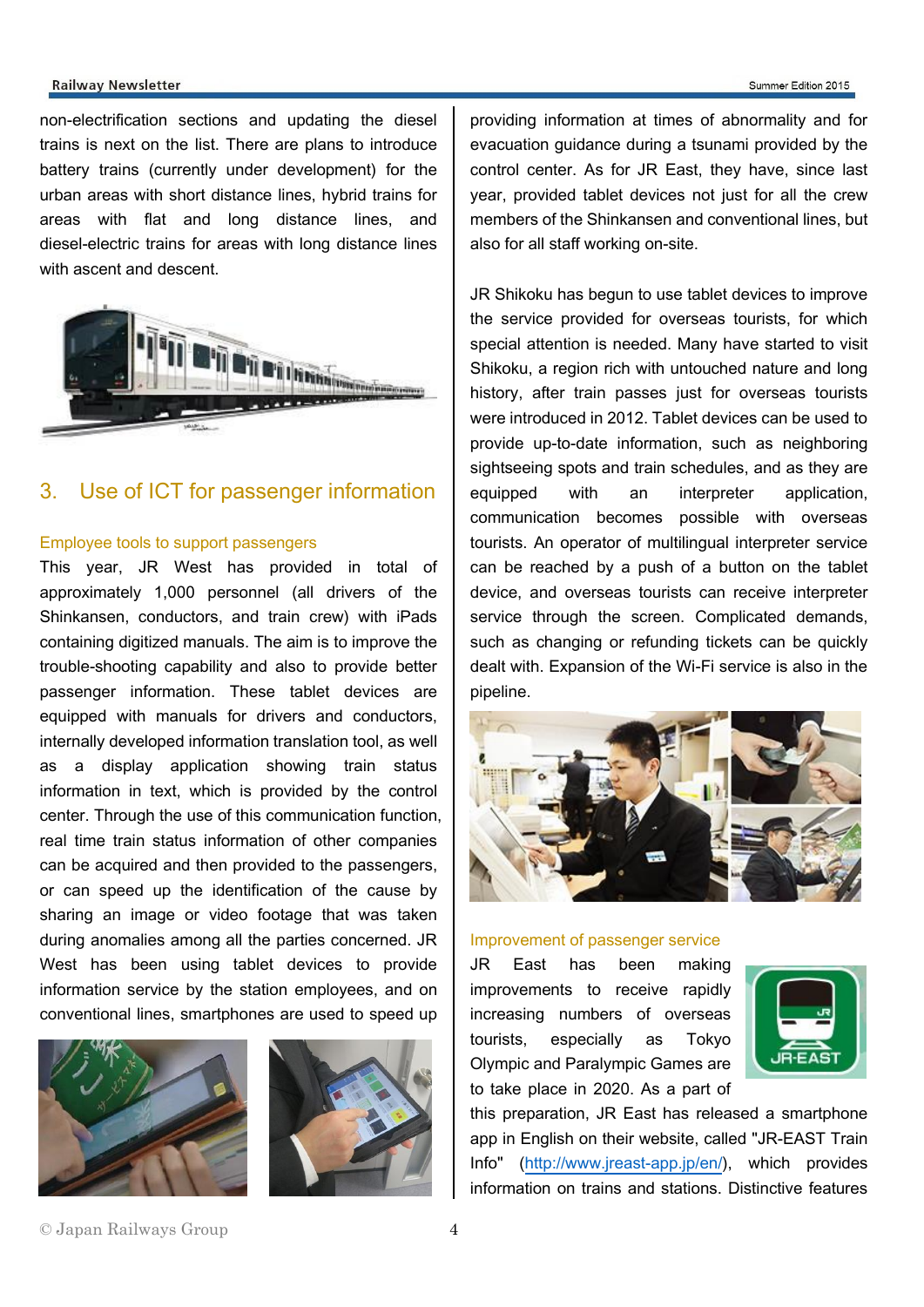#### **Railway Newsletter**

include being able to check delays and cancellations of trains on the major railway routes of JR East at a glance, as well as the service information of all other railway routes. In addition, maps of the main stations (approximately 150) and station information of available routes are displayed. For the Yamanote Line, the loop line in central Tokyo, congestion information and the temperature in each carriage of the operating trains can be checked.

Furthermore, JR East has started to offer free Wi-Fi service on the trains for overseas tourists on some trains of the Tohoku Shinkansen. Free Wi-Fi is already available in 41 stations in and around the Tokyo area within the JR East operating region.



## 4. Revival from the disaster

## Service restored in succession on the tsunami-suffered routes

JR East suffered damages by the Great East Japan Earthquake of March 11, 2011, and operation was suspended immediately in a section of approximately 400 km, but restoration works advanced, and the damaged section was reduced to approximately 240 km by the end of last year. Furthermore, 2 railway sections in Miyagi, where tracks were swept away by the tsunami, were restored in succession this year and contribute to the region's revitalization.

On March 21st, the Ishinomaki Line (44.7 km), of which 5.2 km was relocated inland, resumed its full operation for the first time in 4 years. Onagawa Station of this section relocated 200 m inland and was raised by up to 7 m. Hot spring facilities and others were built in the station complex, and it is hoped to play a key role in the community development.



#### Summer Edition 2015



On May 30th, the Senseki line (49 km) resumed its full operation, after restoration works, such as relocating tracks and stations inland, were completed. A section of approximately 11.7 km of the JR Senseki line had been suspended, which links Sendai city to Ishinomaki city (second largest city in Miyagi). For the reopening of the entire line, eight 2-car diesel hybrid trains were newly added. They will be operated through sections of DC, AC, and of non-electrification.

Currently, there are 5 interrupted sections, but substitute transportation by bus in 3 of those affected sections is provided. Restoration work is also underway in the remaining 2 sections, and a part of it will resume operation in 2017.



## 5. Building a safer railway

#### Safety improvement on the platform

JR East has started the trials of the elevating platform screen door at some sections of Haijima Station. Support columns are installed at approximately every 4 m on a platform, where 3 bars connect them to build a screen for a 4-car train. When a train arrives, the screen elevates approximately 2 m, together with a part of the column. It resumes its original position after the train departs, to prevent falls onto the platform as well as contact with the train. JR East has already installed the conventional platform screen door on the Yamanote loop Line, on which only a single car model



© Japan Railways Group 5